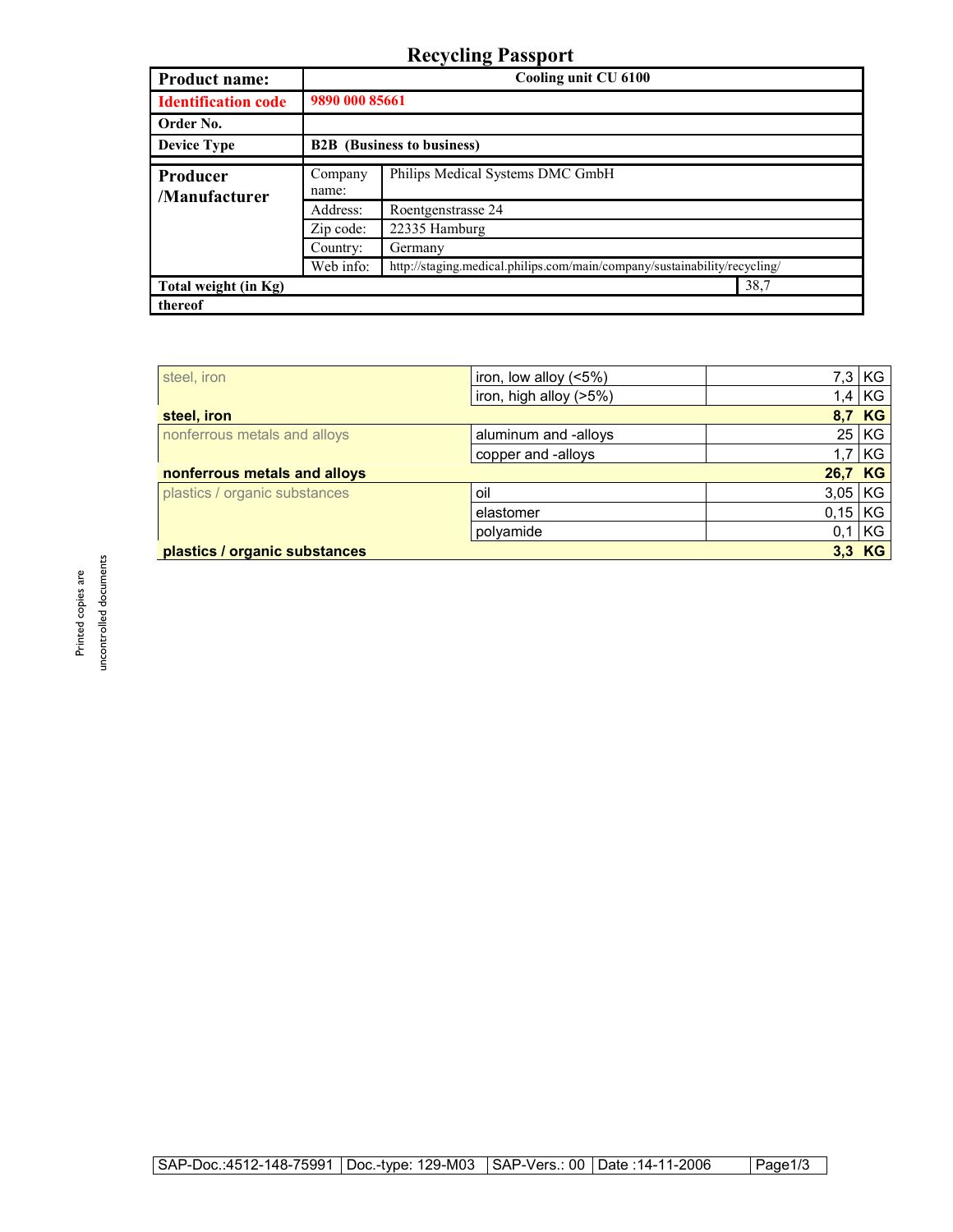## **Recycling Passport**

| <b>Recycle info</b>                      |                                                                                                                                                                                                                                                             |                 |
|------------------------------------------|-------------------------------------------------------------------------------------------------------------------------------------------------------------------------------------------------------------------------------------------------------------|-----------------|
| <b>General Hazards</b><br>(Desinfection) | For dismantling activities Treatment Facilities must consider the<br>national requirements.<br>For personnel which can come into contact with contaminated<br>material, preventive measures pursuant to national requirements must<br>be taken into account |                 |
| <b>Hazardous</b>                         | <b>Substances:</b>                                                                                                                                                                                                                                          | <b>Location</b> |
| <b>Substances</b>                        |                                                                                                                                                                                                                                                             |                 |
| To be removed                            |                                                                                                                                                                                                                                                             |                 |
| <b>Batteries</b>                         | <b>Type:</b>                                                                                                                                                                                                                                                | <b>Location</b> |
|                                          |                                                                                                                                                                                                                                                             |                 |
|                                          |                                                                                                                                                                                                                                                             |                 |
|                                          |                                                                                                                                                                                                                                                             |                 |
| To be removed                            |                                                                                                                                                                                                                                                             |                 |
|                                          |                                                                                                                                                                                                                                                             |                 |
| <b>Special attention</b>                 | <b>Item</b>                                                                                                                                                                                                                                                 | <b>Location</b> |
|                                          |                                                                                                                                                                                                                                                             |                 |
|                                          |                                                                                                                                                                                                                                                             |                 |
|                                          |                                                                                                                                                                                                                                                             |                 |
|                                          |                                                                                                                                                                                                                                                             |                 |
|                                          |                                                                                                                                                                                                                                                             |                 |
| <b>Fluids / Gases</b>                    | <b>Item</b>                                                                                                                                                                                                                                                 | <b>Location</b> |
|                                          | Oil: 3,05 kg                                                                                                                                                                                                                                                |                 |
|                                          |                                                                                                                                                                                                                                                             |                 |
|                                          | HV-transformer oil contains no PCBs                                                                                                                                                                                                                         |                 |

uncontrolled documents uncontrolled documents Printed copies are Printed copies are